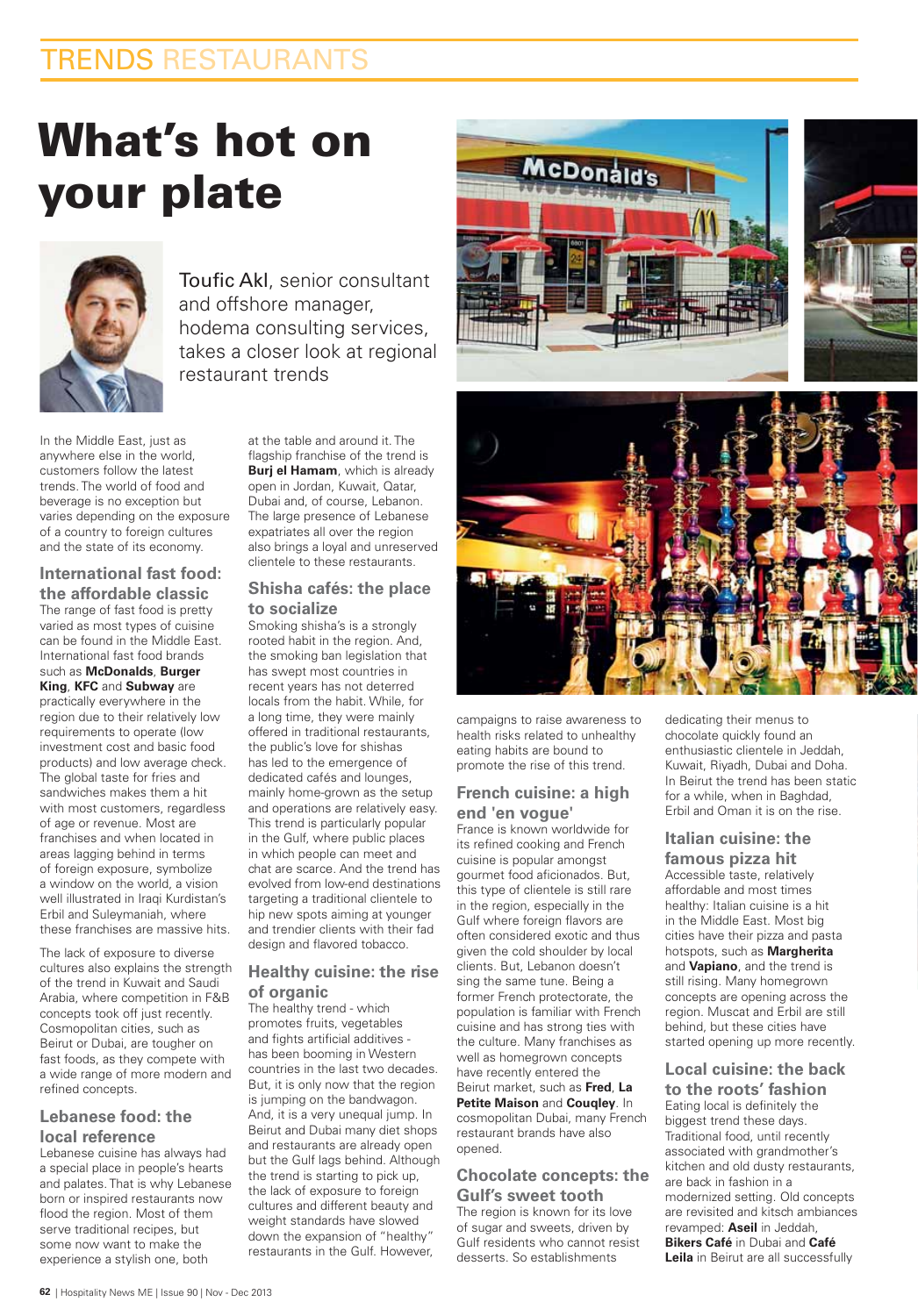







betting on their heritage. The trend comes under different concepts, such as casual dining, fast casual, lounge and even mall counters.

## **Steakhouses: the** struggle for meat quality

In a region where meat usually represents half of the restaurants' menus, it comes as no surprise that steakhouses are well established in Beirut, Dubai, Doha, Jeddah and Riyadh. The trend is stable, but has not witnessed any rise recently. In



smaller and newly developed cities such as Erbil and Muscat, local restaurant owners struggle with the quality of the meat and the bill can end up being quite high.

#### **Bakery and sandwich** cafés: an eat-out option

Bakeries and sandwich cafés are mainly present in shopping malls and high traffic areas. Families and business people with limited mealtime favor them. In Lebanon, Paul illustrates this rising trend, but other more remote areas are not yet exposed to these types of concepts.





The trend of coffee shops has swept the region, and they are now present in all cities across the Middle East, although their offer and format vary. The most popular brands are **Starbucks** (with more than 230 stores), Tim Hortons and Second Cup. Many new brands are still entering the market. Many are international franchises, as they are easy to set up and implement, and some strong local names such as Lebanon's La Maison du Café are defending their ground. Like fast